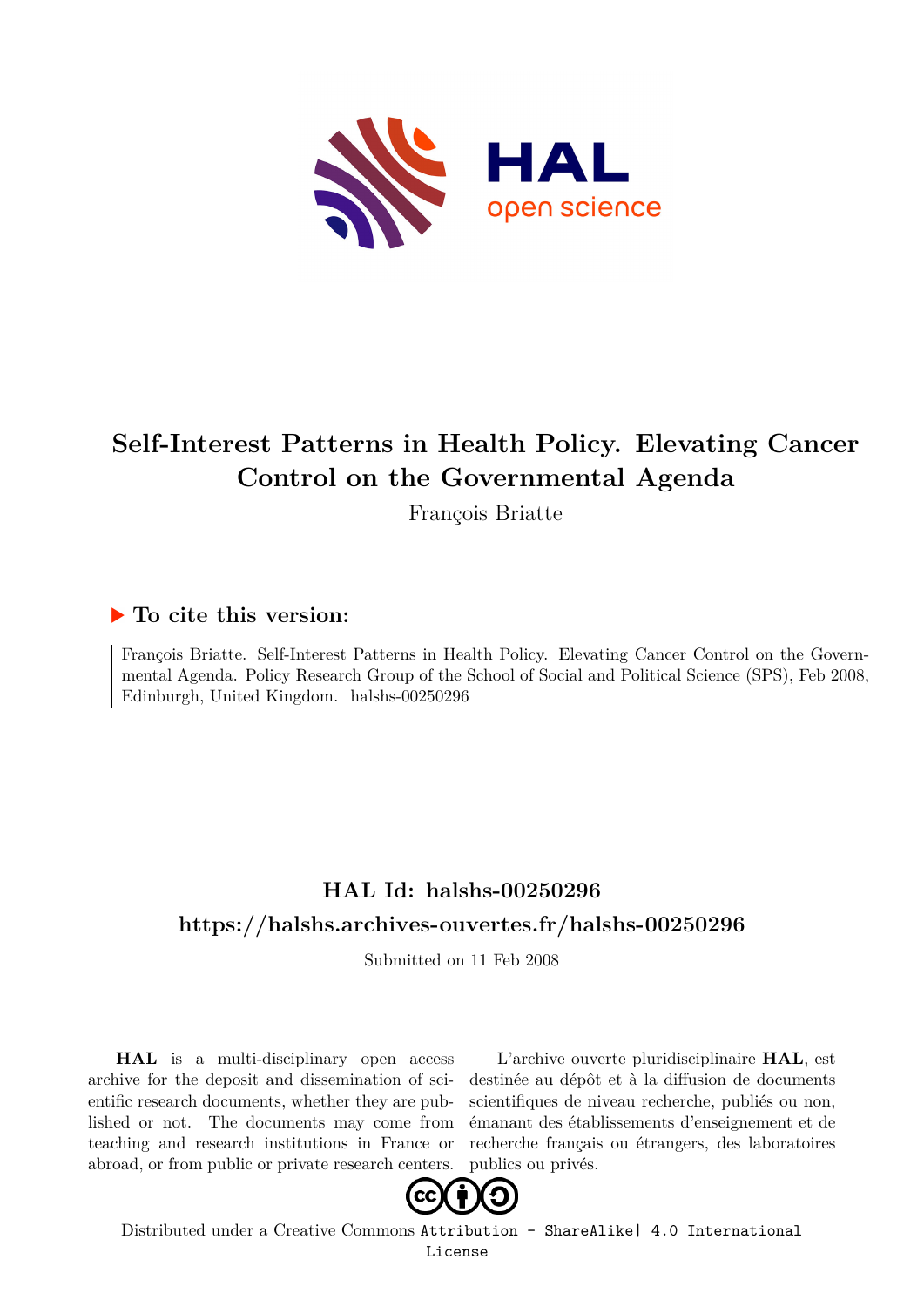# Self-Interest Patterns in Health Policy Elevating Cancer Control on the Governmental Agenda<sup>∗</sup>

François Briatte†

First version – February 11, 2008

#### **Abstract**

This paper explores the ways in which adopting national health policy initiatives might appeal to the interest patterns of political leaders. It first introduces a theoretical framework that bridges the concepts of office-keeping and office-seeking to blame avoidance and credit claiming, starting from the assumption that elected officials are systematically interested in the former and therefore conform to the latter. It then applies this framework to four national cancer control programmes.

<sup>∗</sup>For presentation at the Policy Research Group, University of Edinburgh, 11 February 2008.

<sup>†</sup>Visitor, Science Studies Unit, University of Edinburgh; [f.briatte@ed.ac.uk.](mailto:f.briatte@ed.ac.uk)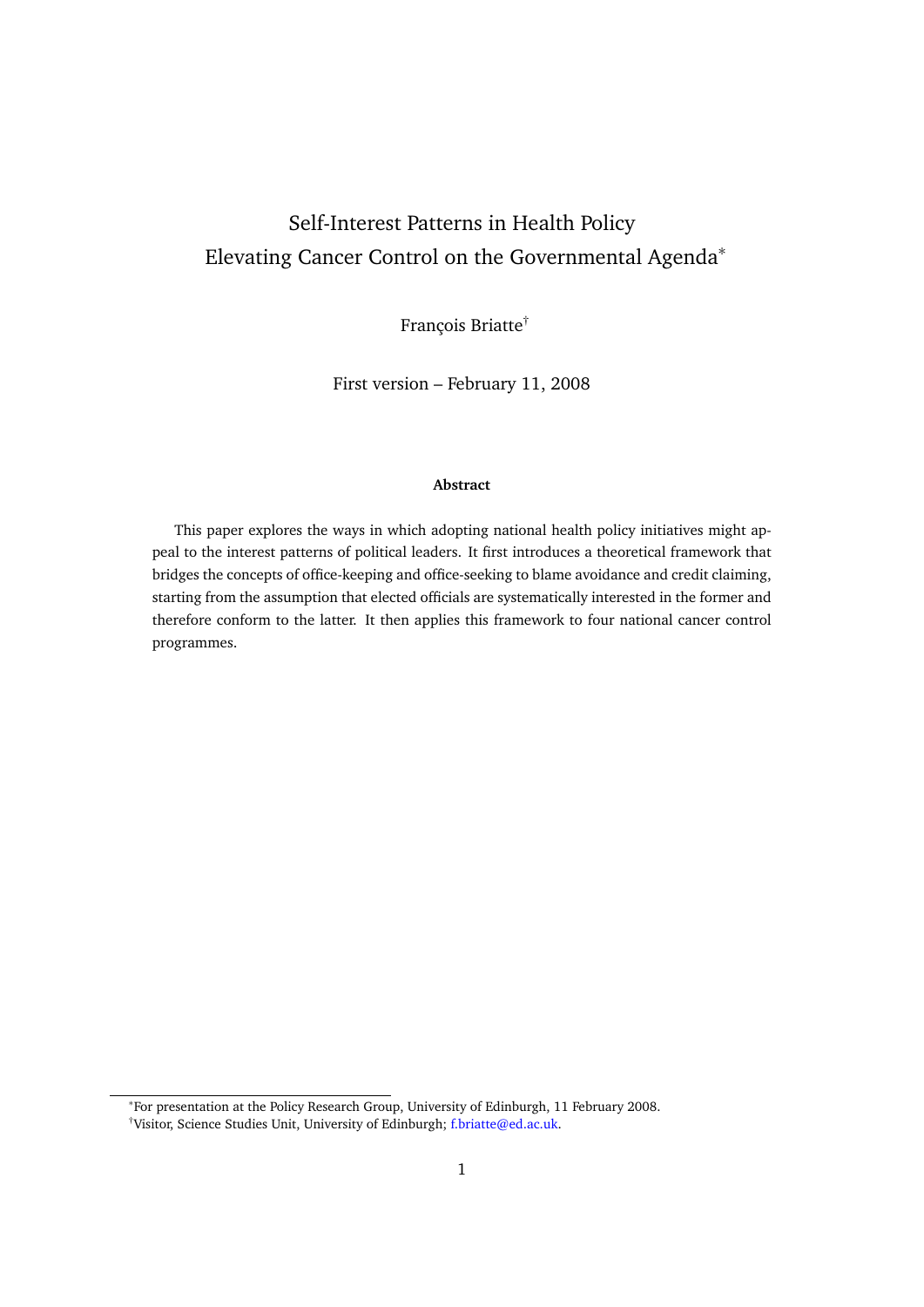## **1 Introduction**

This paper is a by-product of an ongoing doctoral research on state intervention in cancer control. It focuses on the inner motives of high-level elected official occupying top positions in the executive branch ('politicians' hereinafter) for elevating cancer control on the governmental agenda. This research question was triggered by the following statement:

... no sensible understanding of what liberal democratic governments should do, have done, or will do is possible without attention to the realities of office seeking and office keeping, and how those realities are perceived by those involved. This theme—stunningly obvious in one sense—is nonetheless all too frequently ignored... our contribution is to insist that whatever technical improvements are possible—in polling accuracy, in economic modeling, the simulation of policy options, and so on—it remains essential to emphasize the centrality of the most basic features of governmental policy making in democratic polities. These, we have suggest, include the need to maintain regime legitimacy, the competitive struggle to achieve (and keep) office, and the search for a balanced policy portfolio. [\(Klein and Marmor,](#page-18-0) [2006,](#page-18-0) p. 906)

The selected cases for this study are contemporary England and France, two European health polities with 'highly centralised political institutions and substantial executive capacity' [\(Clasen and](#page-18-1) [Clegg,](#page-18-1) [2003,](#page-18-1) p. 362) but rather different health systems if considered under the lens of their institutional structure. Both countries adopted and implemented national cancer control programmes ('national cancer plans' hereinafter) over the last decade. The pool of politicians involved in the successive plans includes Tony Blair, Gordon Brown, Jacques Chirac, and several Health Ministers or Secretaries of State for Health. Such figures are hardly accessible for primary data collection. A theory that describes the predicates of their behaviour may hence help to complement the indirect data collected about them among other respondents.

#### **1.1 Background assumptions**

This research question is interesting only insofar as one is ready to amend the hypothesis according to which policy-making is the mere result of struggles between pressure groups over sets of 'power resources,' or of domination by the class superstructure. In models where interest groups or class struggle represent quasi-sufficient conditions for policy change, the role of the State is negligible and the motivations of its officials are residual.<sup>1</sup>

<sup>&</sup>lt;sup>1</sup>For examples of such models in British health policy, see respectively [Eckstein](#page-18-2) [\(1960\)](#page-18-2); [Navarro](#page-18-3) [\(1978\)](#page-18-3). Both models are concisely described and carefully amended in [Webster](#page-19-0) [\(1990\)](#page-19-0).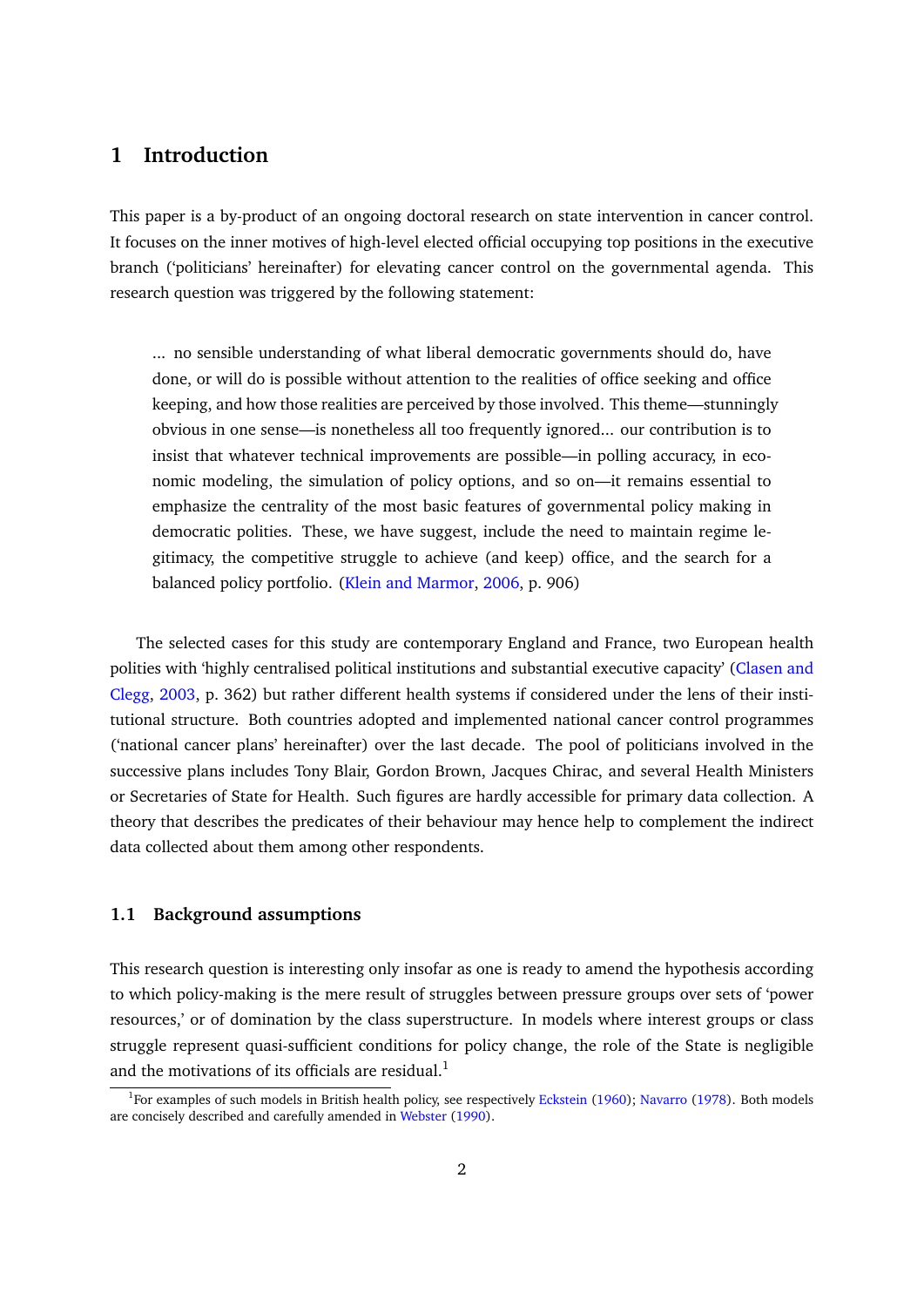Instead, the first background assumption (A1) to this paper states that political leaders who are officeholders can weigh significantly in policy-making:

Policy shifts that confer benefits on groups insufficiently powerful to have effectively demanded them are not common occurrences, but they do happen from time to time, and, when they do, they can have momentous consequences and are therefore worth trying to understand. Since these policy outcomes could not have been predicted on the basis of known preexisting forces, that is, classes or interest groups, observers posited the existence of some other force to account for them... social scientists inferred the existence of an autonomous force located in the state, even though they could not directly observe it. This new force seemed to depend on state resources and to be guided by the preferences of political leaders. [\(Geddes,](#page-18-4) [1994,](#page-18-4) p. 4)

The other basic premises to this research question are as follow:

- (A2) *Strategic policy-making*: All policy-making cannot be explained by resorting to philanthropic explanations or another kind of genealogy of morals. Some policy-making originates in strategic considerations.
- (A3) *Unpredictable dividends*: The political dividends paid by public policy are either negative or positive, are unpredictable, and do not necessarily follow actual policy outcomes.
- (A4) *Methodological individualism*: Some observations about policy-makers can be conceived at the individual level. This paper focuses on elected officials in the executive branch, but other audiences are susceptible to be considered (infra-national politicians, parliamentarians, political appointees).

### **1.2 Self-interest patterns**

The working hypothesis that underlies this paper is that state intervention in cancer control is at least partially contingent upon its appeal to the enduring interests of the political class.

I describe these interests under a slightly different from what is generally found in the political science literature,<sup>2</sup> to avoid the reductionist assumptions that are often tied up to interests in political science. Interests are often considered to be additive, transitive preferences that can be

 ${}^{2}$ For instance, I drop the analytical distinction between (empirical, actor-defined, declared) interests and (purely theoretical, researcher-defined, inadmissible) preferences. I do so for clarity purposes but this distinction can be eschewed on grounds of inconsistency; see [Schmitter](#page-19-1) [\(2006,](#page-19-1) p 15, note ii).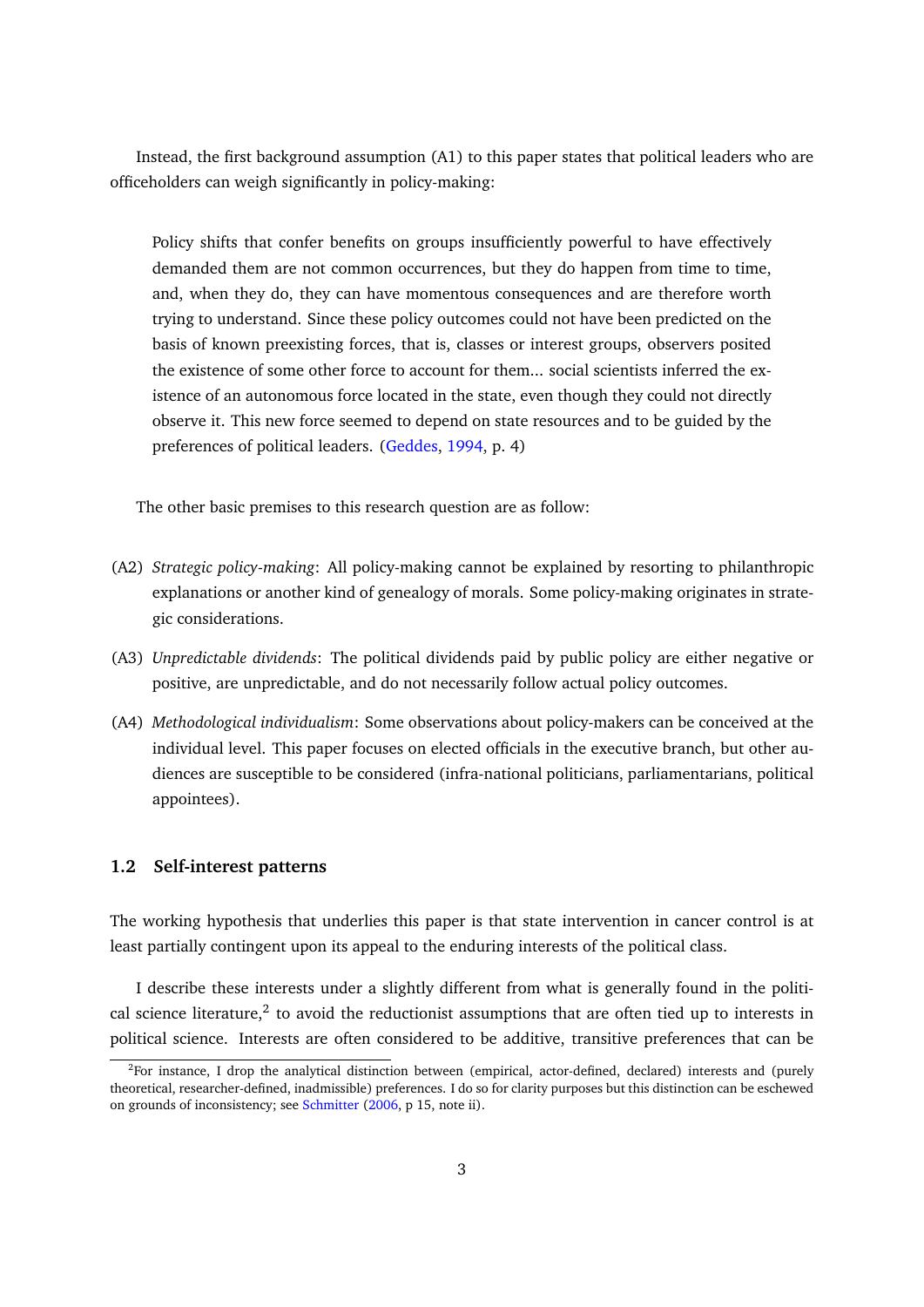measured appropriated by numerical (hence ordinal) variables, however the range of situations in which any of these properties are actually verified is restricted.

Instead, I use the terms 'self-interest patterns' to refer to *the relatively stable lines of reasoning used by politicians to associate a characteristic behaviour with a public feedback of either personal or professional value, or most of the time both*. The five properties of this definition are as follows:

- 1. First, it addresses only patterns that are consciously recognized by actors; I do not discuss instinctive, intuitive or other psychological reactions that remain primarily unconscious.<sup>3</sup>
- 2. Second, the patterns are of combinatory nature, instead of computational, using a simple association-causation scheme that meets the requirements of logical conditionality:  $A \rightarrow B$  (if *A* then *B*, where *A* is an antecedent behaviour and *B* a consequent feedback). Simply put, the patterns link political action to political reaction.
- 3. Third, patterns co-produce characteristic behaviours. Politicians identify sets of articulated actions which they can realistically pursue in a given situation, and then estimate their poten-tial feedback(s) by anticipation, as previously described.<sup>4</sup> In Section [2.2,](#page-8-0) I suggest that most characteristic behaviours can be broken down to three variables: public commitment, funding allocation, and control.
- 4. Fourth, the definition separates personal and professional forms of positive feedback for analytical purposes only, for in practice the social prestige attached to successful (in the sense: well-received; Assumption A3) policies can stick to individuals even after the end of their political lifetime. This dynamic is illustrated in Section [2.1.](#page-7-0)
- 5. Last, this definition does not assume that the patterns are either *correct* or *exclusive* predictors: for instance, what a politician believes might produce electoral payoff might not eventually (or worse, produce backlash), and even so, other ways to generate positive feedback exist.

This paper is hence an attempt to put into writing the common assumptions<sup>5</sup> underlying political behaviour in health policy, as witnessed in the illustrative case of national cancer plans, to which I now turn briefly.

<sup>&</sup>lt;sup>3</sup>Research on subconscious patterns may have interesting results to yield. See, for instance, [Lau and Schlesinger](#page-18-5) [\(2005\)](#page-18-5) on the policy preferences of American adults regarding health care organization. It is problematic that such systematic studies are not currently available for European countries, where political scientists seem to prefer second-guessing public opinion or relying on secondary polling data where questions are rarely as focused as would be necessary.

<sup>4</sup>This description of how politicians produce politically-interested *interpretations* of situations is ontologically compatible with Heidegger's threefold structure of interpretation as a prepossession of a given situation (*Vorhabe*), an understanding of how to proceed in this situation (*Vorsicht*, a sort of 'instruction sheet' for the situation), and an anticipation of what should be expected to follow if the 'instruction sheet' is correctly or incorrectly executed (*Vorgriff* ); see [Heidegger](#page-18-6) [\(1962,](#page-18-6) p. 191).

<sup>&</sup>lt;sup>5</sup>An obvious problem when discussing common assumptions is that a great deal of the discussion will sound commonsensical to many, for which I apologise in advance and suggest that the reader skips to Section [3](#page-10-0) for the empirics of the case study.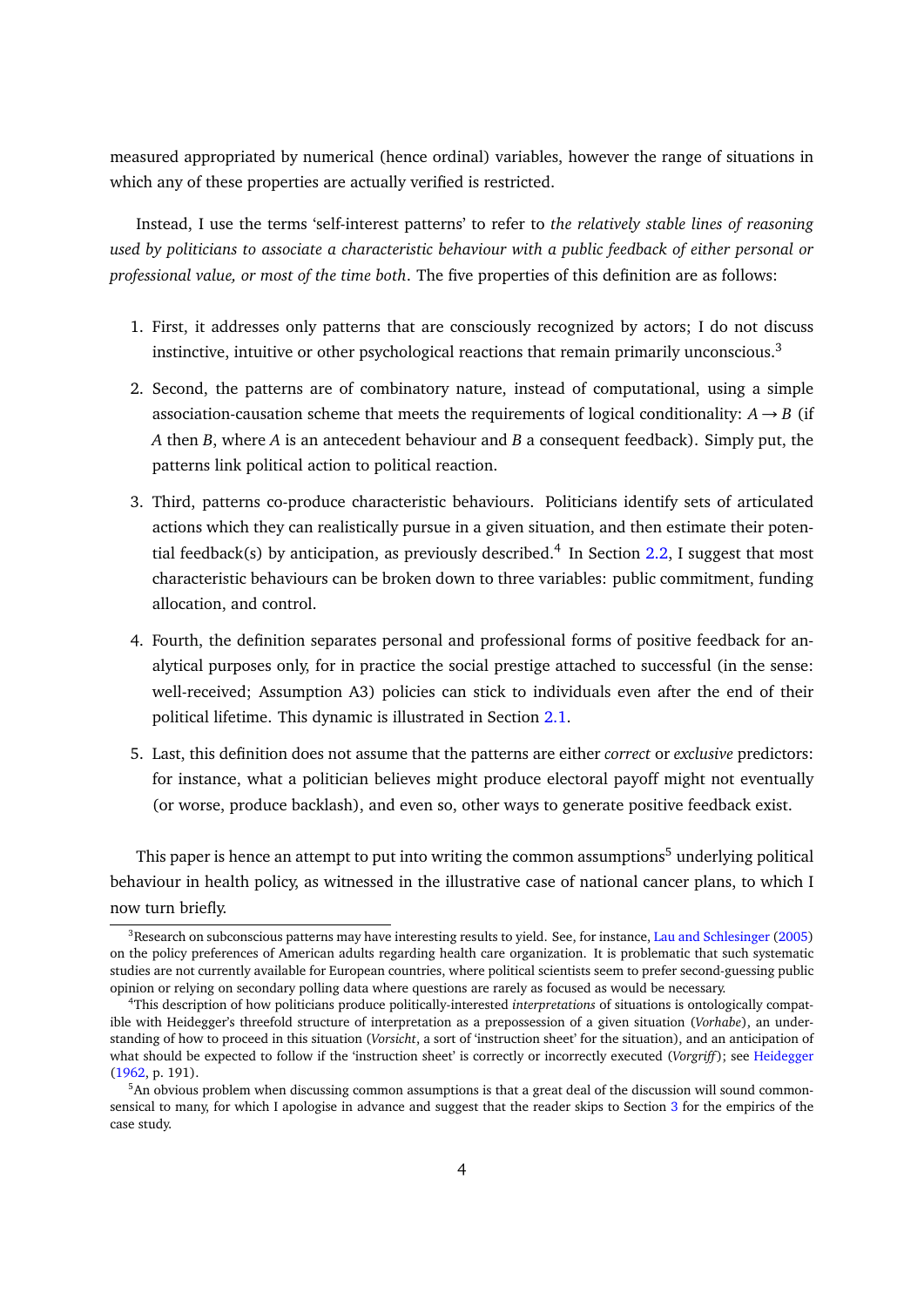

<span id="page-5-0"></span>Figure 1: Main cancer control initiatives in England and France, 1995-2006.

#### **1.3 Background information: National cancer control programmes**

The national cancer plans presented in this paper designate four policy initiatives by left-wing and right-wing governments that occurred during the 2000s, as summarised in Figure  $1.^6$  $1.^6$ 

In France, a first '*Programme national de lutte contre le cancer*' was announced in February 2000 by Health Secretary of State Dominique Gillot<sup>7</sup>, in reaction to the first *États Généraux des malades du cancer* organised by the *Ligue Nationale contre le cancer* in November 1998.<sup>8</sup> and a second plan was announced in July 2002 by President Jacques Chirac, shortly after his re-election during the same year; the second plan itself, the relatively well-known '*Plan Cancer* ,' was published in May 2003 and implemented in the following years under the supervision of several Health Ministers, starting with Jean-François Mattéi.<sup>9</sup>

In England, the 'NHS Cancer Plan' of September 2000 is the only initiative to answer officially the title of 'national cancer plan.' The Plan was announced by Prime Minister Tony Blair at a top meeting, the '10 Downing Street Cancer Summit,' in May 1999, at what time he appointed a National Cancer Director. However, the plan built upon the propositions of the 'Calman-Hine report,' published in 1995 and named after the two Chief Medical Officers who authored it. Moreover, the plan was

<sup>6</sup>Additional sources for this section available on request. Another presentation of the plans is available in my MSc by Research dissertation, *Governing the Cancer Care State. Cancer Control and Contemporary Health Policy in England and France*, pp. 19-23, available online at http://f.briatte.org/[msc-cancer.pdf.](http://f.briatte.org/msc-cancer.pdf) Figure [1](#page-5-0) is a reproduction of Figure 5 in this dissertation.

<sup>7</sup>Note that 'Secretary of State' is a minor position in France; Dominique Gillot was replacing Bernard Kouchner, who had accepted to represent France in the Kosovo conflict in 1999.

<sup>8</sup>*États Généraux* refers to the General Assembly of 1789 which paved the way for the French Revolution. Between 1998 and 2000, French oncologists contributed to shape policy by providing a full-fledged 'policy stream' through the work and meetings of the *Cercle des Cancérologues Français*. See [Ravier](#page-19-2) [\(2007\)](#page-19-2).

<sup>&</sup>lt;sup>9</sup>Mattéi was fired the same year following the heat wave scandal, and is now director of the Red Cross; the next Health Ministers to oversee the Plan were Philippe Douste-Blazy, Xavier Bertrand, and now Roselyne Bachelot.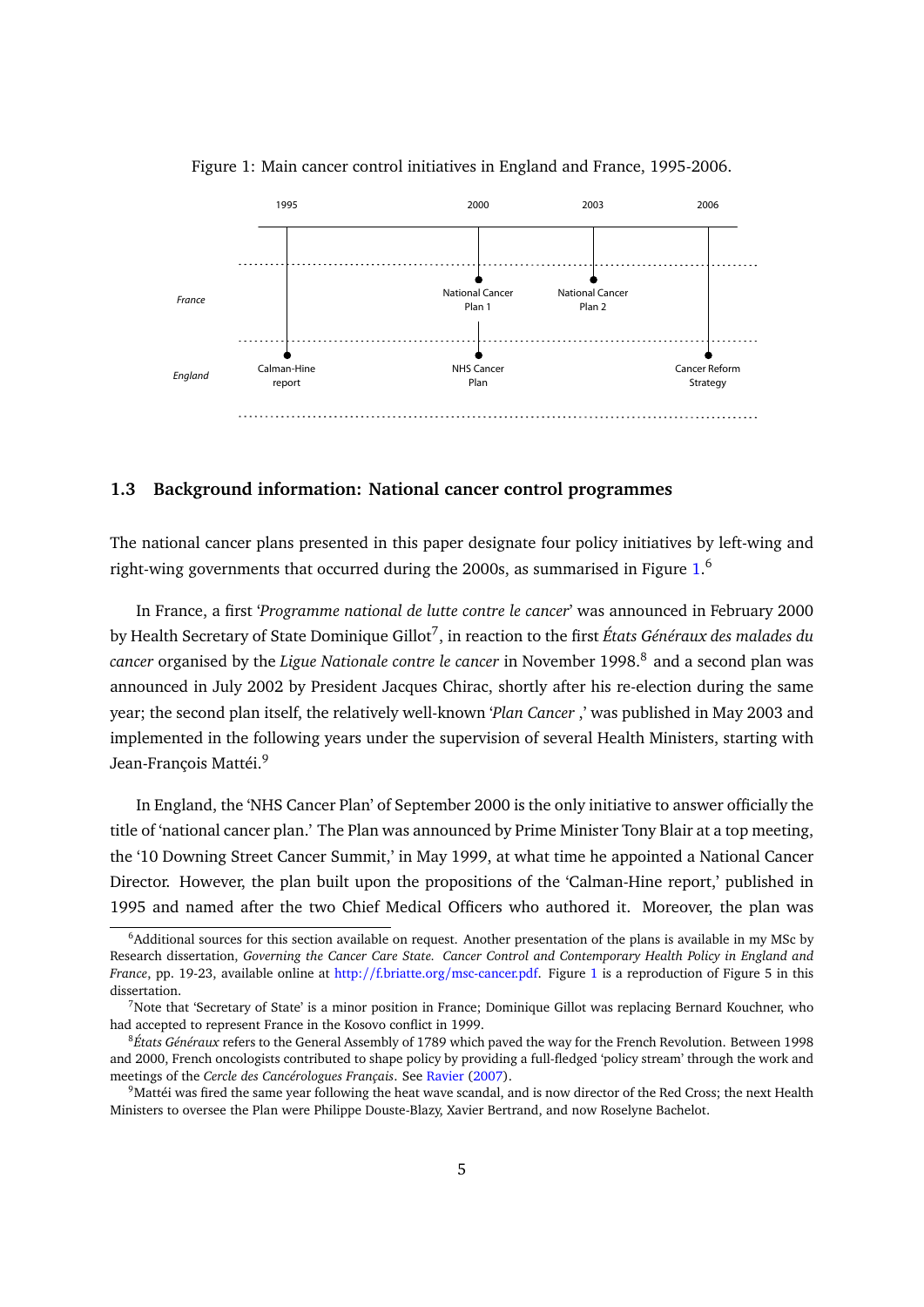substantially revised and amended in December 2007 with the publication of the 'Cancer Reform Strategy,' a revision process that had been announced by Patricia Hewitt (Secretary of State) and Dr Mike Richards (National Cancer Director) from the Department of Health at the 'Britain Against Cancer Conference' in November  $2006<sup>10</sup>$  and which followed the demands of several third sector organizations<sup>11</sup> in the cancer sector for a 'Cancer Plan 2.' In the remainder of this paper, the Cancer Reform Strategy – which comes with a foreword by Prime Minister Gordon Brown – is treated as a separate entity and is included as a fourth instance of a 'national cancer plan' in that respect.

#### **1.4 Outline**

In both England and France, cancer control has hence been on the governmental agenda, and has been framed repeatedly by different secretaries of state, ministers, prime ministers and even a president as a priority for the heath care state. What this paper is concerned with is to provide a full-fledged theoretical framework to explain the role of interests in the decision of high-level officials from the English and French executive branches to elevate cancer control of the governmental agenda. Section [2](#page-7-1) details the framework and Section [3](#page-10-0) offers a first, tentative application, which will need to be triangulated by interview data and possibly additional documentary evidence in the (near) future.

<sup>&</sup>lt;sup>10</sup>The Conference was a product of the All-Parliamentary Group on Cancer.

 $11$ The organizations can be split in two groups: first, Cancer Research UK with a 250,000-signatories 'Cancer 2020' petition and a King's Fund report to weigh in the agenda-setting process, and then the 'Cancer Campaign Group' which coalesced all sorts of cancer organizations (from small support groups to large medical charities) and of which Cancer Research UK was also a member.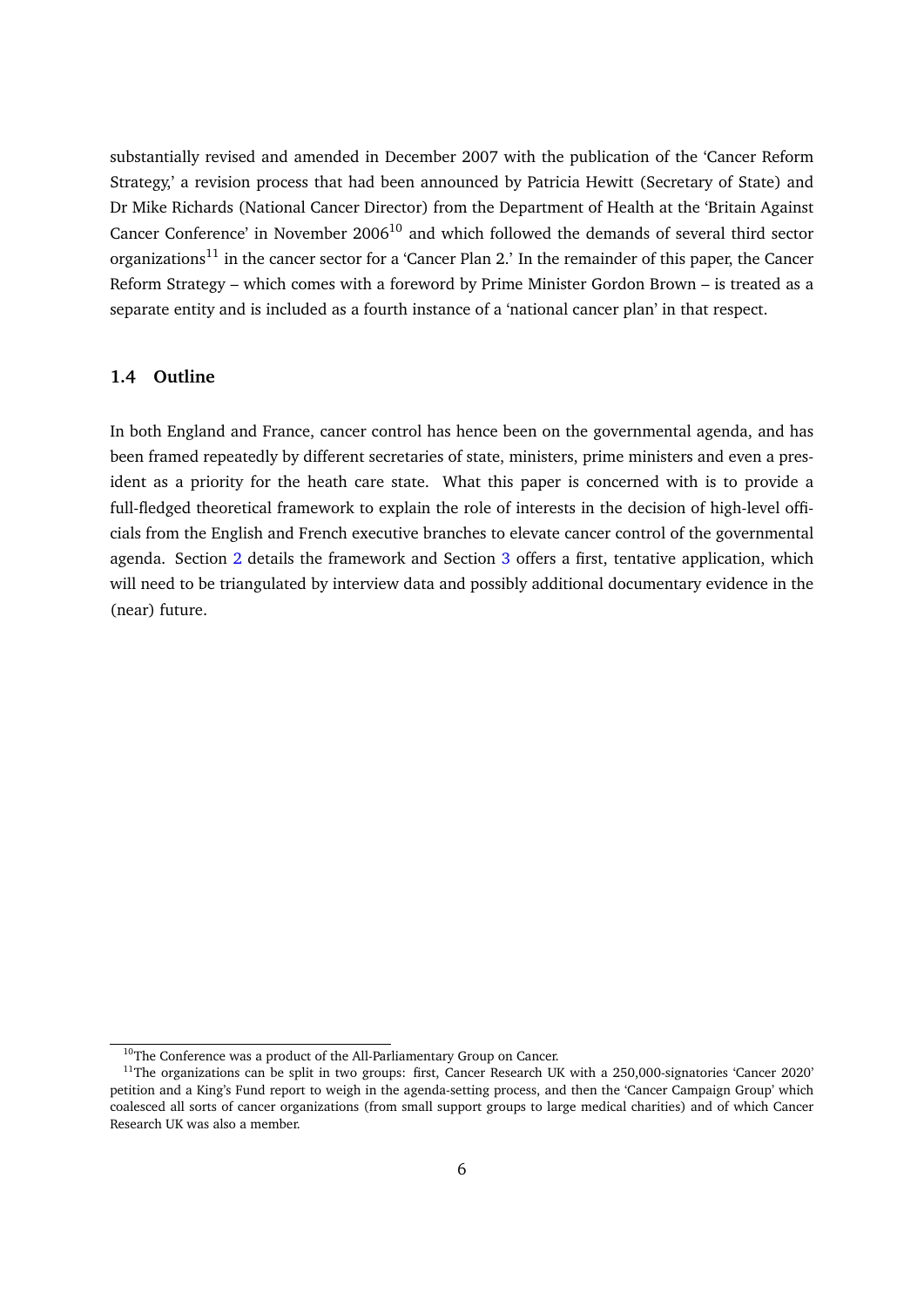## <span id="page-7-1"></span>**2 Theoretical framework**

### <span id="page-7-0"></span>**2.1 Office-keeping in principle**

All politicians find themselves in the obligation to conform with 'the exigences of political survival,' as Barbara Geddes dubbed them.<sup>12</sup> The 'political field,' as described by Bourdieu and several others under different terms, is moved by the acquisition of political capital. In this perspective, office*seeking*<sup>13</sup> and office-*keeping* are fundamental tasks to any politician. Politicians are *systematically* interested in office-keeping, at all points of their career in office, and regardless of both their will and their possibilities, either constitutional or forecasted, to seek re-election. Office-keeping may be categorised in two sub-types:

- *Material office-keeping* is a conscious strategy to preserve one's capacity to engage into effective policy-making. It consists in seeking re-election, and maintaining high public approval rates in order to preserve a policy-approving public opinion and avoid alienating a favourable parliamentary majority.
- *Symbolic office-keeping* is a conscious response to the fact that democratic political mandates are temporally bounded and that most of the prestige and excitement associated with political life fade away with them. Politicians select specific public policies to extend their office symbolically, by making what they consider to be lasting contributions to the public interest that will buy them some space in history books, or simply leave a mark in what Maurice Halbwachs called the 'collective memory.' Politicians who succeed in attaching their name to a popular law, reform or material achievement thereby preserve their symbolic status.<sup>14</sup>

## <span id="page-7-2"></span>**2.2 Office-keeping in practice: blame, credit, and their proxies**

**Policy-making along blame and credit** The two sets of strategies derived from material and symbolic office-keeping are best identified as Weaver's blame avoidance and credit claiming [\(1986\)](#page-19-3), which he presents as an alternative to the utilitarian model where decision-making is subject to the maximisation of net constituency benefits. The fundamental objection to this model, Weaver

<sup>&</sup>lt;sup>12</sup>See [Geddes](#page-18-4) [\(1994,](#page-18-4) p. 19) There are several ways to back up this observation and there is no obligation to share Geddes' interest in game theoretic models or her explicit opposition between 'immediate political survival' and 'longerrun collective interests in economic performance and regime stability' to approve it.

<sup>&</sup>lt;sup>13</sup>Although office-keeping and office-seeking are practically inseparable, the following section explores office-keeping in more detail, which allows me to neglect the role of the opposition or the specific context of electoral campaigns, both of which are not central to my argument.

 $14$ On an analytical note, symbolic office-keeping presents the advantage of proposing a non-atavistic explanation for why 'personal glory' is a for policy-making factor.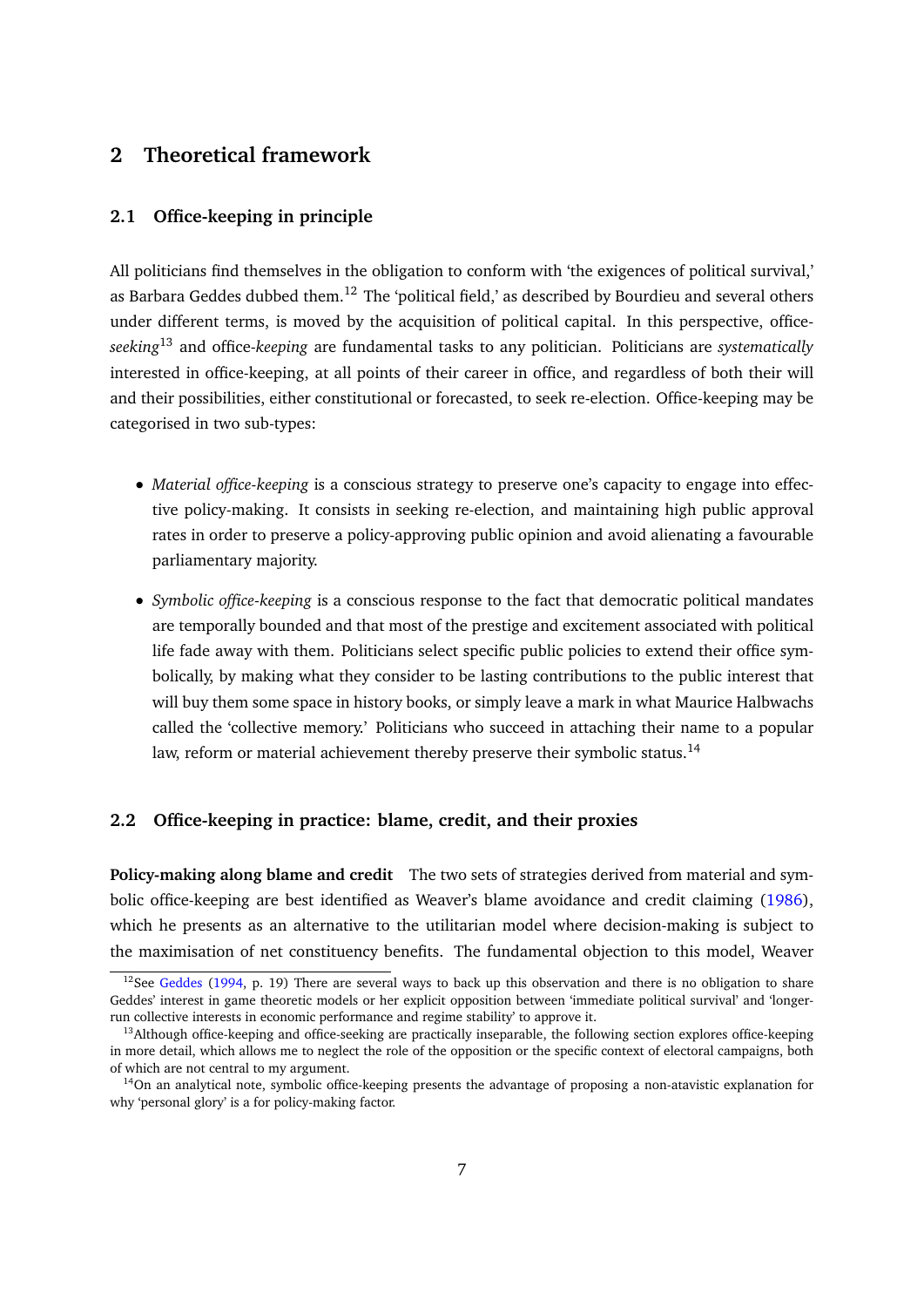argues, is the existence of a *negativity bias* among constituencies, which encourages a specific motivation, *blame-avoiding*, over others, namely *good policy*-making and *credit-claiming* (p. 375). Each motivation is defined as follows by [Weaver](#page-19-3) [\(1986,](#page-19-3) p. 375):

- *Blame-avoiding*: Minimize concentrated losses, even when it means sacrificing greater benefits
- *Credit-claiming*: Maximise surplus of concentrated (claimable) constituency benefits over losses
- *Good policy[-making]*: Maximise net benefits to society<sup>15</sup>

Despite these rather generic headings, Weaver's theory retreats in a costs-benefits analysis of public policy that is not necessarily suited for the study of agenda-setting where the split is less between costs and benefits than decision and nondecision. With this limitation in mind, the blameavoiding strategies proposed by [Weaver](#page-19-3) [\(1986,](#page-19-3) p. 385) are directly relevant to the framework of this paper, and in particular the 'jump on the bandwagon' strategy, which Weaver describes as defecting blame 'by supporting popular alternative.' Other strategies of interest here include: 'circling the wagons' (diffuse blame) and 'throw good money after bad' (provide resources to prevent loss).

Since blame avoidance and credit-claiming correspond to attitudes and not to tangible facts, it may be useful to add a third theoretical layer to translate political interests into concrete policymaking.

<span id="page-8-0"></span>**Costs, commitment and control** This paper suggests three identical proxies for blame-avoiding and credit-claiming strategies, in no particular sequential order although the following one seems a reasonable way to consider them:

- *Commitment*: A non-negligible part of politics consists in publicly committing oneself to specific causes in front of cameras, microphones and notepads, in the hope that theses causes will be met by public approval, and that such sympathy will translate in intermediate (popularity ratings) or final gains in electoral cycles. Alternatively to this credit-claiming explanation of commitment, public commitment to a cause is also a means to ward off the sentiment of governmental inaction regarding an issue where public intervention is perceived as necessary.<sup>16</sup> In this case, blame-avoiding commitment is meant to prevent negative electoral outcomes.
- *Costs*17: Whether adequate or not, allocation of funding is a simple estimator of governmental involvement. In a basic definition of 'policy problems,' higher levels of spending on policies

 $15$ This third motivation, which approximates philanthropy as described in Assumption (A2), is not covered by this paper, to preserve a focus on interested behaviour.

 $16$ In the words of C. W. Mills, when a 'private issue' has become a 'public concern.'

<sup>&</sup>lt;sup>17</sup>The alliteration is trivial. The *most* correct term here is spending.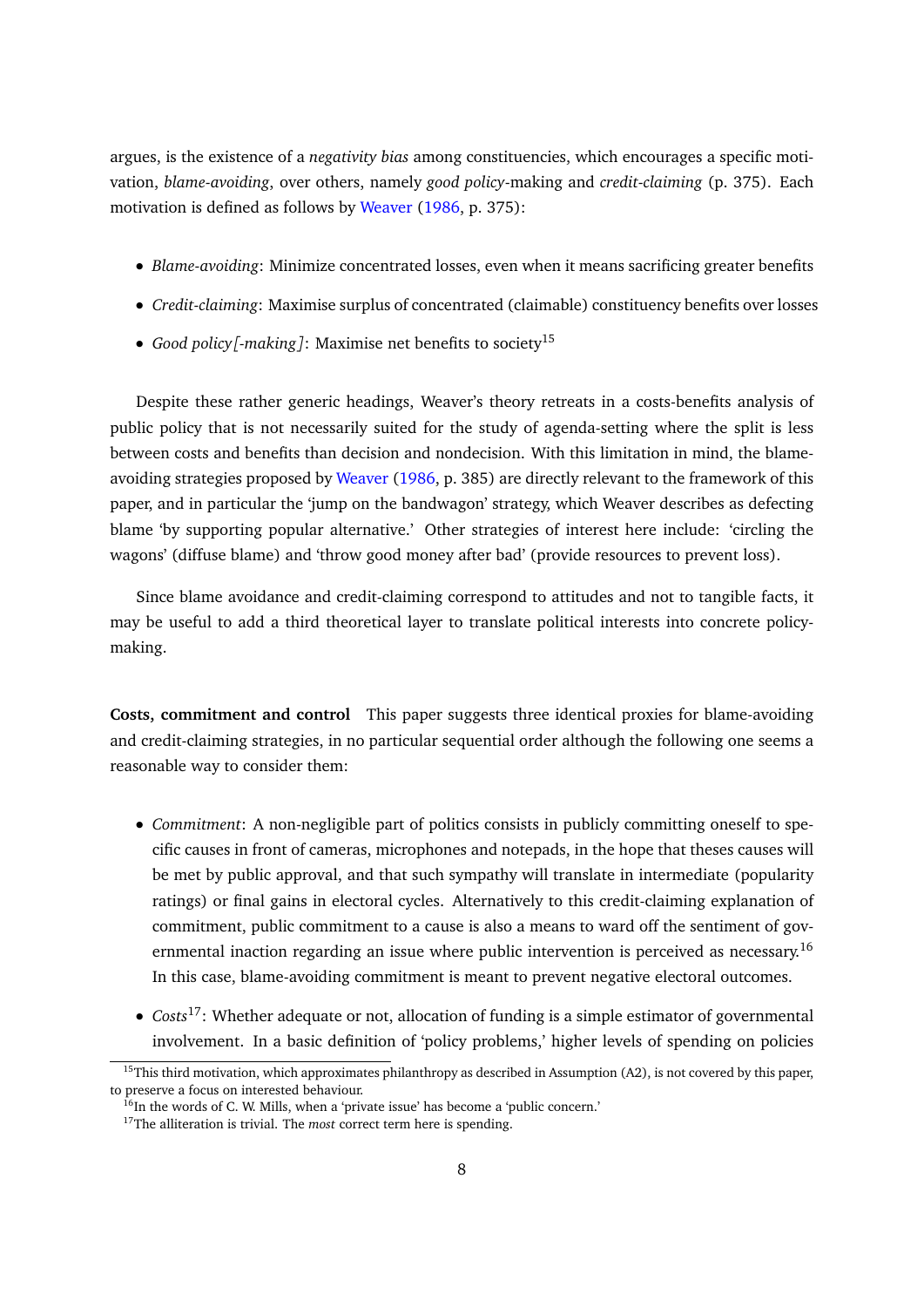like social services reinforces the idea that underfunding is the main cause for dysfunctional services, and that additional funds may well palliate the issue, if not eliminate it.<sup>18</sup> This common perception is opposed on the grounds that money is being wasted – hence the 'value for money' defensive rhetorical artifact – and that overspending only makes policy problems worse. The 'politics of the NHS' conform substantially to this conflict of perceptions over health expenditure. As long as spending stays positively connoted, however, it is foreseeable that higher spending will be noticeable in cases of blame-avoidance ('throw good money after bad') as well as credit-claiming.

• *Control*: Last, politicians possess some leverage over policy implementation. In cases of creditclaiming, it seems reasonable to expect that politicians will seek to exert an important control over the policy initiative, in order perhaps to monitor closely its implementation and secure its success, but also with the intention to keep its potential benefits concentrated on his name. Conversely, blame-avoiding politicians will actively involve as many players as possible to make the costs of unpopular policies as diffuse as possible.

The notion of control shares some similarity to what Weaver [\(1986,](#page-19-3) p. 371) calls 'self-limitation of discretion by policymakers,' except it may take the form of self-expansion in this context. It most resembles another part of Weaver's theory, which concerns the policy-maker's attitude towards discretion and leadership:

Credit-claimers... will seek to exercise leadership and maintain discretion because it allows them to make more credible claims for credit from their constituents. Blame-avoiders will be suspicious of exercising both discretion over policy and policy leadership, because these 'opportunities' may generate substantial blame as well as credit. [\(Weaver,](#page-19-3) [1986,](#page-19-3) p. 375)

#### **2.3 Summary**

- Table [1](#page-10-1) summarises all three proxies and their relationship to blame avoidance and credit claiming. Pluses indicates 'high levels of...', minusus indicate 'low levels of...'.
- Figure [2](#page-10-2) summarises what has been described as the politician's generic interest pattern, and how it may affect policy-making. By turning now to each national cancer plan separately, I will try to fill the patterns empirically.

<sup>&</sup>lt;sup>18</sup>See the 'Solvability' and 'Monetarization' rubrics of [Peters](#page-19-4) [\(2005\)](#page-19-4) for a related discussion.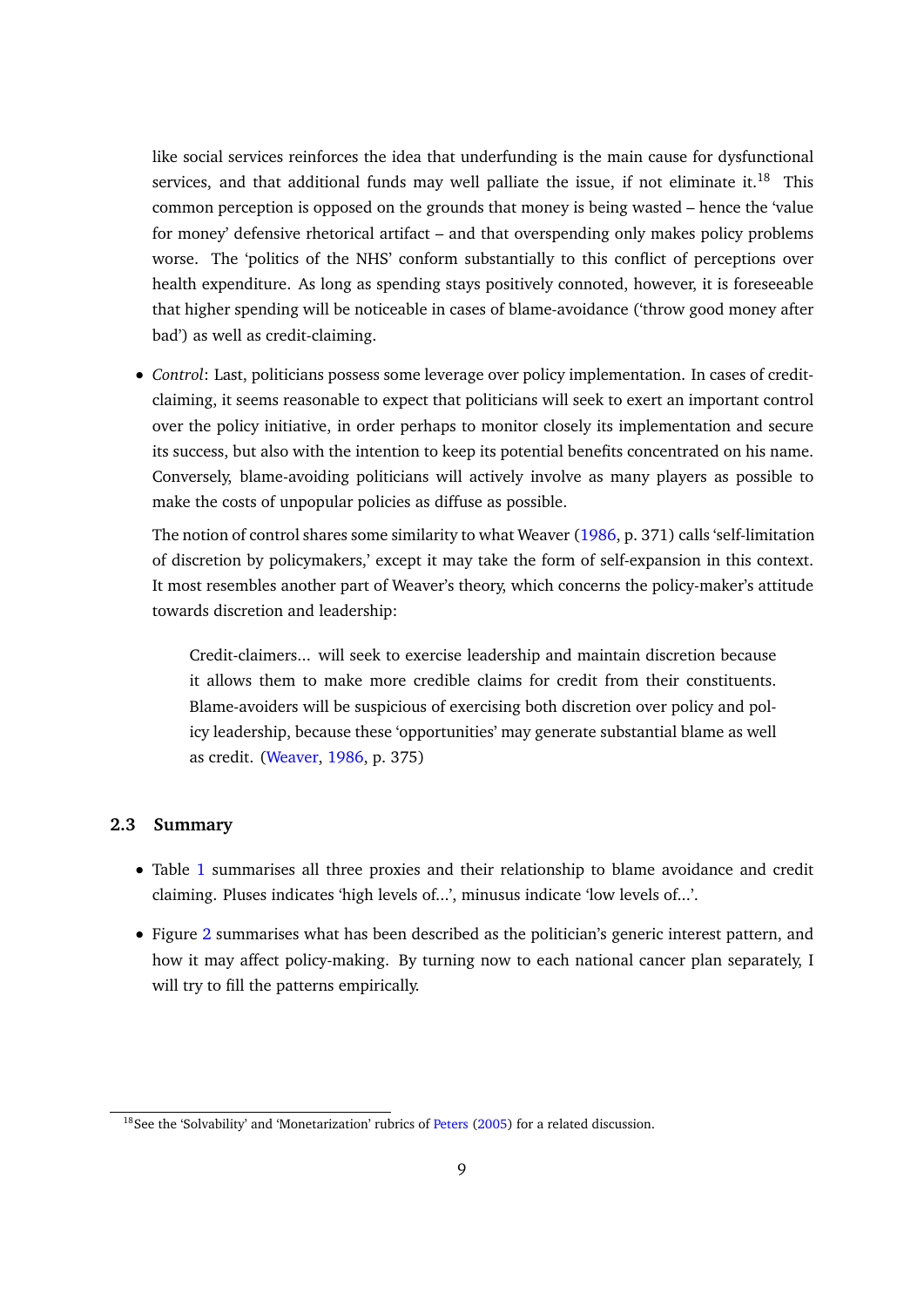Commitment Costs Control Blame avoidance  $+$   $+$   $+$ Credit claiming  $+$  +

<span id="page-10-1"></span>Table 1: Summary of Section [2.2](#page-7-2)

<span id="page-10-2"></span>



## <span id="page-10-0"></span>**3 An application to National Cancer Plans**

The following section attempts to use this theoretical framework by looking at preliminary data (collected before non-exploratory interview rounds) on national cancer control programmes, or 'cancer plans'. All data were collected through policy documentation, news reports from the general and medical press, secondary analyses in the case of France [\(Castel,](#page-18-7) [2002;](#page-18-7) [Ravier,](#page-19-2) [2007\)](#page-19-2), and some pilot interviews with key respondents including policy-makers, journalists and academics involved in cancer control in both countries.<sup>19</sup>

## **3.1 France, 2000 and England, 2007 – Jumping on the patient bandwagon**

Within the convenience sample of four plans under scrutiny, the first French plan (2000) and the second English plan (2006) seem to conform to what may be termed as 'jumping on the patient bandwagon.' In both cases, the ascendancy of policy-making can be traced with relative certainty to the demands of cancer patients, mediated by their representative groups.

In France, the *États Généraux des malades du cancer* organised by the *Ligue Nationale contre le cancer* in November 1998 proved to be extremely effective in gaining momentum for cancer care.

<sup>&</sup>lt;sup>19</sup>Some sources are not reported in this first draft.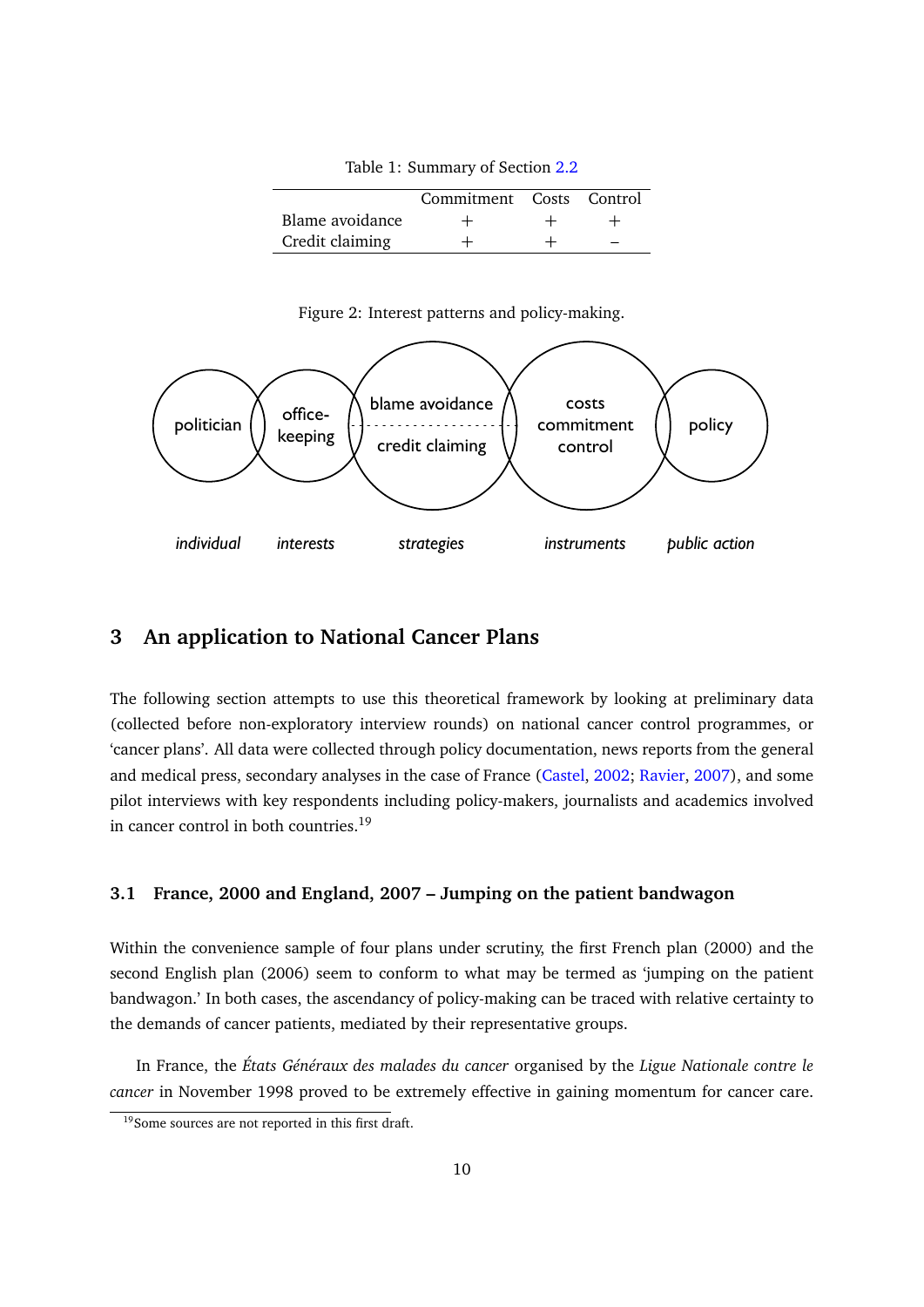As argued by [Ravier](#page-19-2) [\(2007\)](#page-19-2), the *États Généraux* successfully conveyed the idea that some aspects of cancer care were eminently problematic, and that urgent action had to be taken for the sake of all cancer patients in France. In this respect, the 'patient's view' provided a 'problem stream' that would be later used to justify governmental action. At the time of the *États Généraux*, Secretary of State Bernard Kouchner was particularly keen on adopting the *Ligue*'s agenda of improving patient care insofar as it resonated with his own legislative agenda, which revolved around patients' rights. $^{20}$ Kouchner wrote the preface for the 'White Paper' book the Ligue published after the *États Généraux*, which contributed modestly to governmental policy. A major influence that formed most of the 'policy stream' was a group of oncologists that had started meeting a few years ago in order to defend a specific model of care [\(Castel,](#page-18-7) [2002\)](#page-18-7). The group's influence is directly acknowledged in the *Programme national de lutte contre le cancer* published by the Ministry of Health in February 2000.

Identically, in England, the 'patient's view' was at the heart of the 2007 Cancer Reform Strategy, which originated in the lobbying efforts of several third sector organizations involved in cancer care. Cancer Research UK was particularly effective in mobilizing support for a 'Cancer Plan 2' by gathering 250,000+ signatories of the 'Cancer 2020' petition and by ordering a King's Fund report that came out sympathetic to a revision of current cancer services. In parallel, several cancer associations temporarily coalesced in the Cancer Campaigning Group with the financial support of the pharmaceutical industry; their coalition was instrumental in attracting attention during the Britain Against Cancer Conference of 2006 and in publishing common policy recommendations for future cancer policy. Eventually, the Cancer Reform Strategy turned into a pluralist revision process of the *NHS Cancer Plan* , which had been drafted and adopted with only minor consultation within the third sector.

**Bandwagoning** If one resorts to Goffman's terminology of frames and to its methodology, such as the chronological layering of policy frames [\(Lau and Schlesinger,](#page-18-5) [2005\)](#page-18-5), the cancer plans of 2000 in France and 2007 in England indicate that new patient-related frames triggered bandwagoning reactions within the governmental elites in charge of health policy. Whether these frames can be link to a stable of form of rising 'patient power' is a more complicated questions, especially since health movements seem to gain momentum only through the constitution of large but temporary coalitions [\(Baggott et al.,](#page-18-8) [2004,](#page-18-8) ch. 5-6).

**Costs, control and commitment** Regarding the theoretical framework proposed in Section [2,](#page-7-1) the three proxies of cost, commitment and control support the hypothesis of bandwagoning from both English and French politicians in these specific instances of policy-making (Section [2.2\)](#page-8-0). First, both

<sup>&</sup>lt;sup>20</sup>The Patients' Rights Bill was ultimately adopted in March 2002.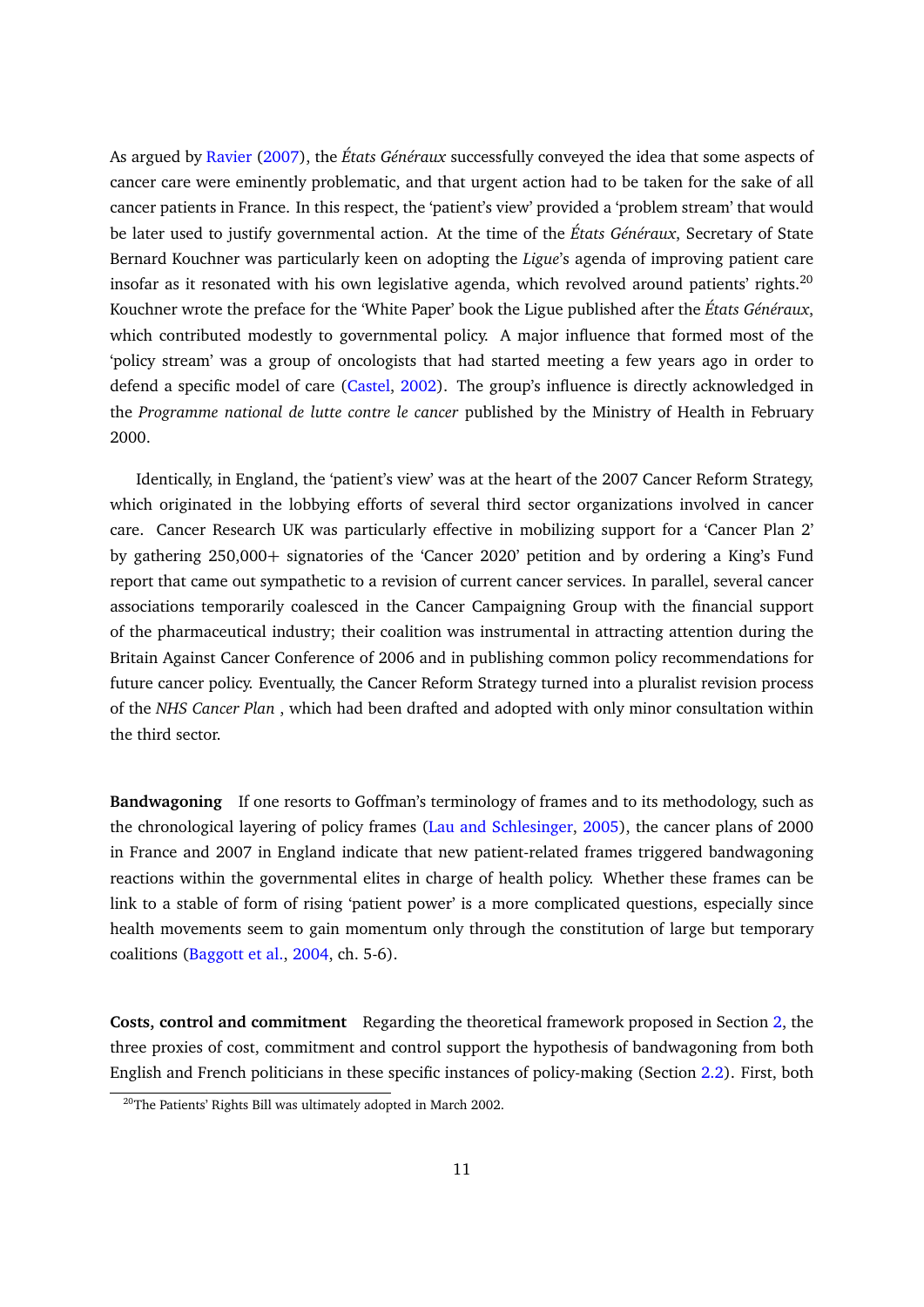English and French high-level officials very publicly committed to improve cancer control and cancer care by either making it (France) or keeping it (England) a 'priority' of their respective mandates. Second, additional spending was prominent in both plans; the *British Medical Journal*, for instance, emphasized the fact that the 2007 English plan represented a £370m budget increase.

### **3.2 England, 2000 – Bandwagoning because of Europe**

With reference to the *NHS Cancer Plan* , a journalist has described National Cancer Director Dr. Mike Richards as 'the man Tony Blair appointed to transform services at a time when the UK was propping up European league tables,' [\(McIntyre,](#page-18-9) [2004,](#page-18-9) p. 59) which provides a concise introduction to the main factor behind the policy initiative: comparative cancer survival data published by the EUROCARE group<sup>21</sup> indicated that the United Kingdom was lagging behind other West European health care states [Coebergh et al.](#page-18-10) [\(1998\)](#page-18-10). From the same article, the context of the *NHS Cancer Plan* is summarised as follows:

By the late 1990s, results of the EUROCARE 2 study were being assimilated. The highflyers were Sweden, The Netherlands, France and Switzerland. The poorest results were from Estonia, Poland, Slovakia and Slovenia. Survival in England was classified as low for lung, breast, stomach, bowel and prostate cancers.

In 1999 the London School of Hygiene and Tropical Medicine and the Office for National Statistics published a study of cancer survival trends in England and Wales.

- Survival in England and Wales was lower than in comparable countries in Europe,
- There had been little or no progress for several lethal cancers in adults in 25 years,
- Thousands of cancer deaths were avoidable, and
- Poor people got cancer more often, and once they had it they died from it faster.

<sup>&</sup>lt;sup>21</sup>See http://[www.eurocare.it](http://www.eurocare.it/)/. The 'European Concerted Action on Survival and Care of Cancer Patients' (EUROCARE) epidemiological study was created by the European Union through the *Europe Against Cancer* EU-wide plan, which shows what sort of indirect impact the European Commission may be able to produce on national health policy-making: Although the *NHS Cancer Plan* stayed within the competence of England, its initiation involved an element of knowledge contributed by a European initiative. It may then be that the European Union can play a substantive role in health policy at the stage of issue emergence, by providing 'alert mechanisms' like survival league tables.

**Off-topic, for suppression in next draft.** Additionally, in the absence of an intentional causation effect between the *Europe Against Cancer* plan and the *NHS Cancer Plan* , the contribution of European institutions to cancer control in England has been contingent and non-ergodic: as Pierson puts it when importing the model of the Polya urn to describe institutional feedback, 'accidental events early in a sequence do not cancel out,' given that 'they feed back into future choices.' (Pierson 2000, p. 253). Another way to describe non-ergodicity in institutions is provided by Schumpeter when he states that institutions 'move *by their own momentum* and the ensuing situations compel individuals and groups to behave in certain ways whatever they may wish to do—not indeed by destroying their freedom of choice but by shaping the choosing mentalities and by narrowing the list of possibilities from which to choose.'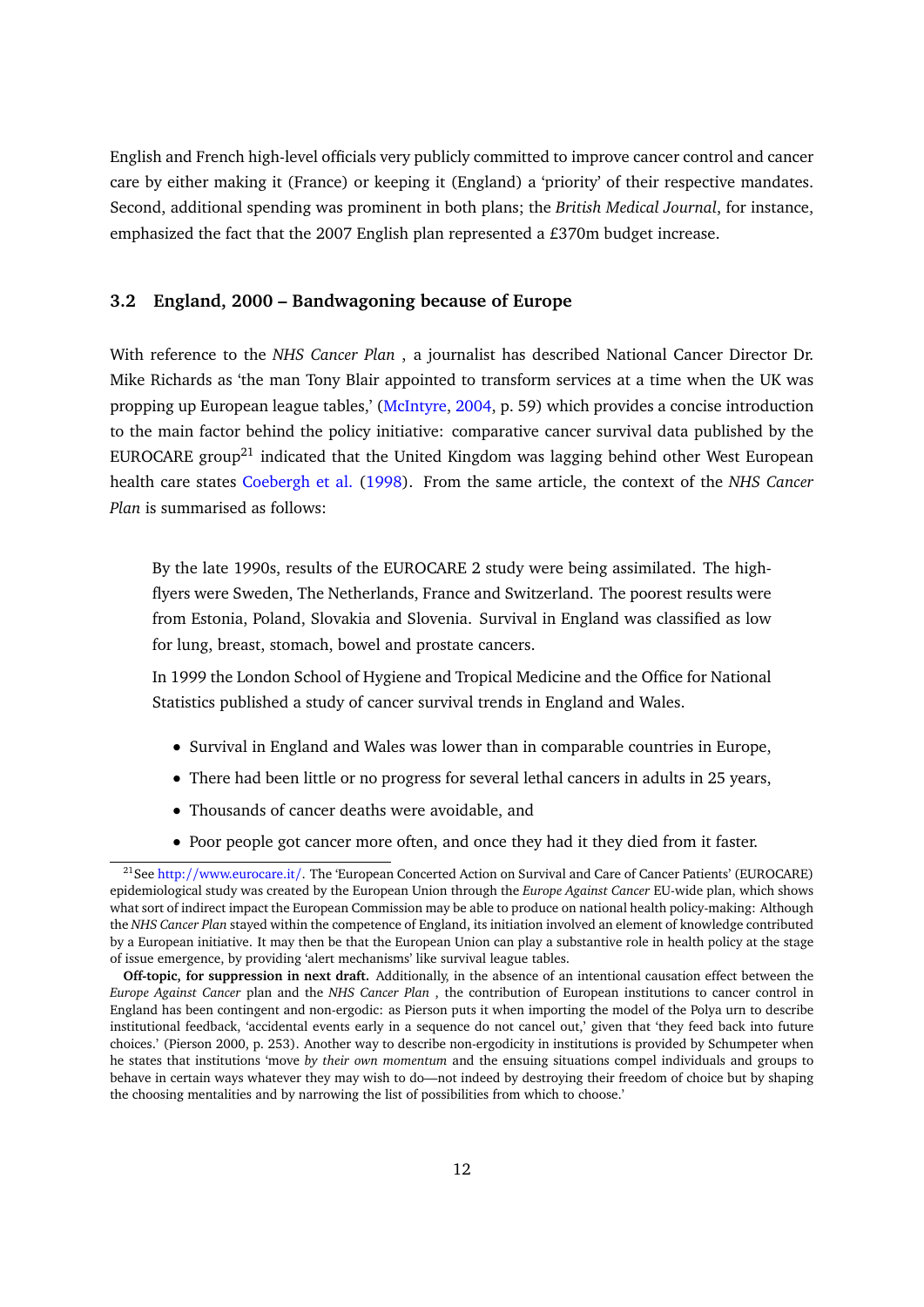By now politicians had become alarmed. Was the UK really competing with Estonia at the bottom of European league tables? Tony Blair called Richards to Downing Street. . . [\(McIntyre,](#page-18-9) [2004,](#page-18-9) p. 60)<sup>22</sup>

**Bandwagoning** The EUROCARE-2 study was authoritative within the cancer epidemiological scientific elite, and its conclusions were rather compelling for the British government. Specifically, the study revealed a critical situation which forced the government to take action or face blame from several hypothetical sources such as the media, the opposition or even epidemiologists. The *NHS Cancer Plan* policy response emerged in this context, which seems to indicate that the British government sought to avoid blame by displaying a high level of commitment towards cancer control, as well as providing funding to counter criticism based on alleged underspending.<sup>23</sup>

**Costs, control and commitment** Again, the blame-avoidance proxies of cost, control and commitment are present in this instance of policy-making. In his foreword to the *NHS Cancer Plan* , Secretary of State for Health Alan Milburn framed cancer as one of the 'central priorities for the NHS,' and the *Plan* announced £80 of targeted funding for cancer services:

The government has also focused money and energy on driving up the quality of cancer services. Targeted resources totalling £80 million a year are being invested to improve standards and cut out patient waiting times. The biggest ever programme to replace and update equipment for screening, diagnosis and treatment has begun. But there is much more to do. (*NHS Cancer Plan* , Executive Summary, Pt. 16)

The 'control' proxy is more ambiguous in the context of the *NHS Cancer Plan* , which on the one hand had been given nation-wide exposure through Tony Blair's Cancer Summit at 10 Downing Street, but had been immediately delegated to his National Cancer Director. Moreover, the implementation of the *NHS Cancer Plan* relies on several health agencies like the Cancer Services Collaborative (CSC), the National Institute for Clinical Excellence (NICE) and the Commission for Health Improvement (CHI). It also emphasised the role of cancer networks and local clinical governance. Overall, the success or failure of the *NHS Cancer Plan* would bear the mark of a multitude of health policy players. The architecture of the NHS, however, is the 'first-mover' in this context, rather than a 'circle the wagons' blame-avoiding strategy.

Because 'control' is the only proxy to take a different value for blame-avoidance and creditclaiming, the theory presented in this paper yields less clear results regarding the interest pattern

 $22$ Source cross-checked with other news reports and pilot interview data.

 $^{23}$ This conclusion concurs with the general New Labour strategy (launched at about the same time, 1999-2000) of bringing Britain to European average health expenditure.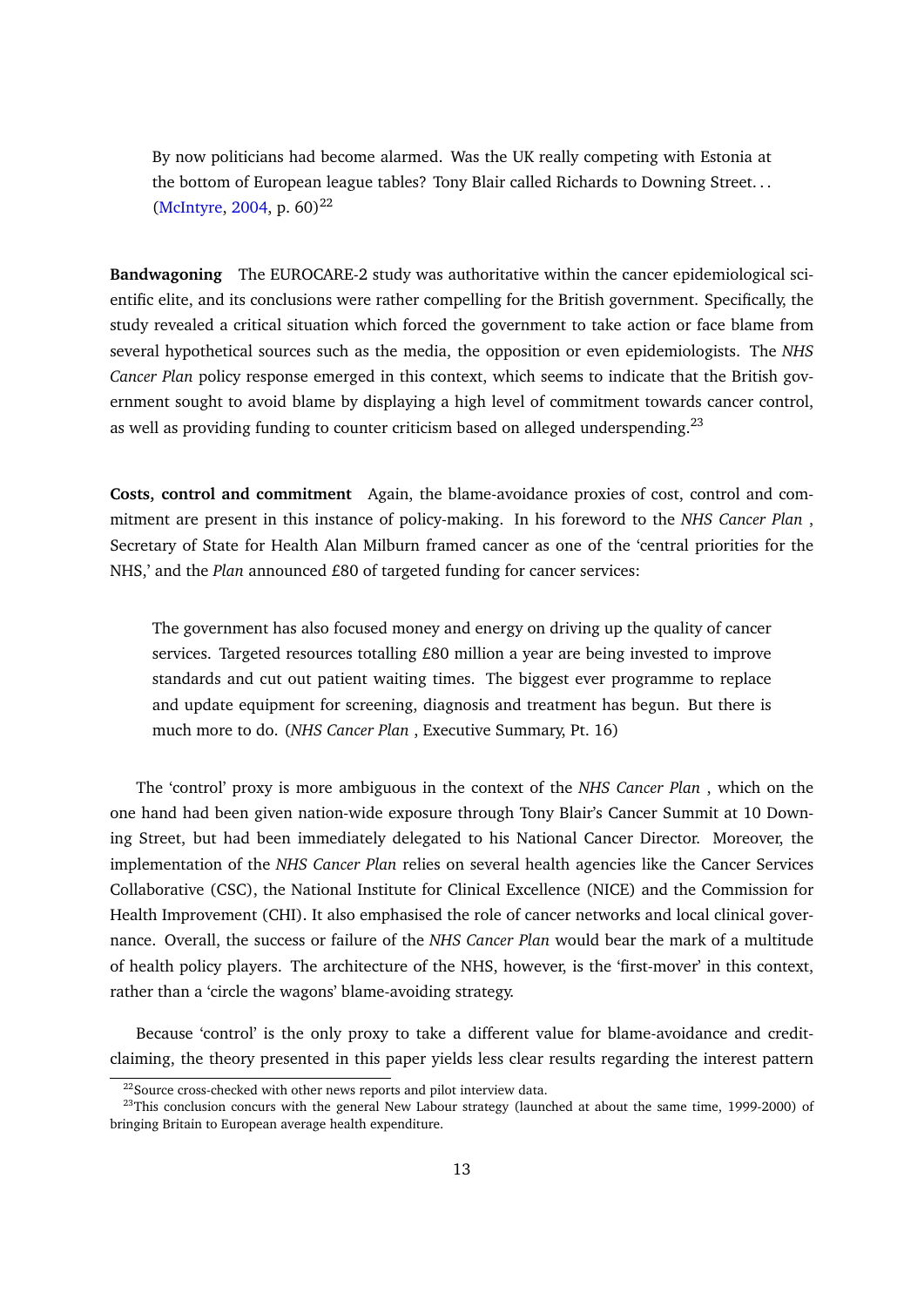behind the *NHS Cancer Plan* , perhaps because institutional factors are more pregnant. Nevertheless, it seems most plausible that the comparative cancer survival rates published by EUROCARE-2 induced a primarily blame-avoiding reaction.<sup>24</sup>

#### **3.3 France, 2003 – A credit-claiming initiative?**

Jacques Chirac's *Plan Cancer* is a possible case of an almost pure credit-claiming initiative, although as exposed below, this hypothesis coexists with others.

The fact that a previous cancer plan was adopted under a left-wing government was not an obstacle here. Indeed, a lot of effort has been made to depoliticize cancer as a policy issue, with several actors stating that cancer is neither a left-wing or a right-wing issue.<sup>25</sup> A conventional technique for depoliticizing an issue is to frame it as a technical problem requiring only implementation arrangements; in the case of cancer, the technique consisted in appealing to the transcendental nature of the disease, which ignores partisanship as well as other social markers such as class or wealth, an argument already mobilized at the beginning of the century with the same intention of gathering political support to reinforce governmental action in cancer control [\(Pinell,](#page-19-5) [1992\)](#page-19-5). A second explanatory factor is that the previous *Programme* had received only minor media coverage and was easily eclipsed by the new one—an interesting case of policy succession by apparent substitution while actually some layering occurred.

**The 'grands travaux' hypothesis** Regarding the personal, inner motives of the *Plan Cancer* , personal communications with individuals closely involved with the French cancer sector have brought several suggestions, including the one that Jacques Chirac was motivated by the desire to leave a material and symbolic mark in French institutions, functionally equivalent to François Mitterrand's 'Grande Bibliothèque.' The hypothesis is congruent with the notion of *grands travaux*, which des-ignate prominent architectural achievements associated with the Mitterrand presidency [\(Chaslin,](#page-18-11) [1985\)](#page-18-11). The only means of verification for this hypothesis – or for rival ones in this respect – would be to ask close collaborators, and ideally, Jacques Chirac himself. In the meantime, it seems to me that the *Plan Cancer* of 2003 was the most discretionary initiative of the four initiatives described here, and that it was purposively oriented towards credit-claiming.

 $^{24}$ Biographies seem to indicate that Blair's only real concern at the time regarding health policy was waiting times, and that his attention to cancer care was mediated through this filter. I have not found any particular sign of interest for the *NHS Cancer Plan* in the recent literature.

 $^{25}$ Such terms were used, for instance, by Health Minister Jean-François Mattéi and by a left-wing senator during a parliamentary question session in 2002.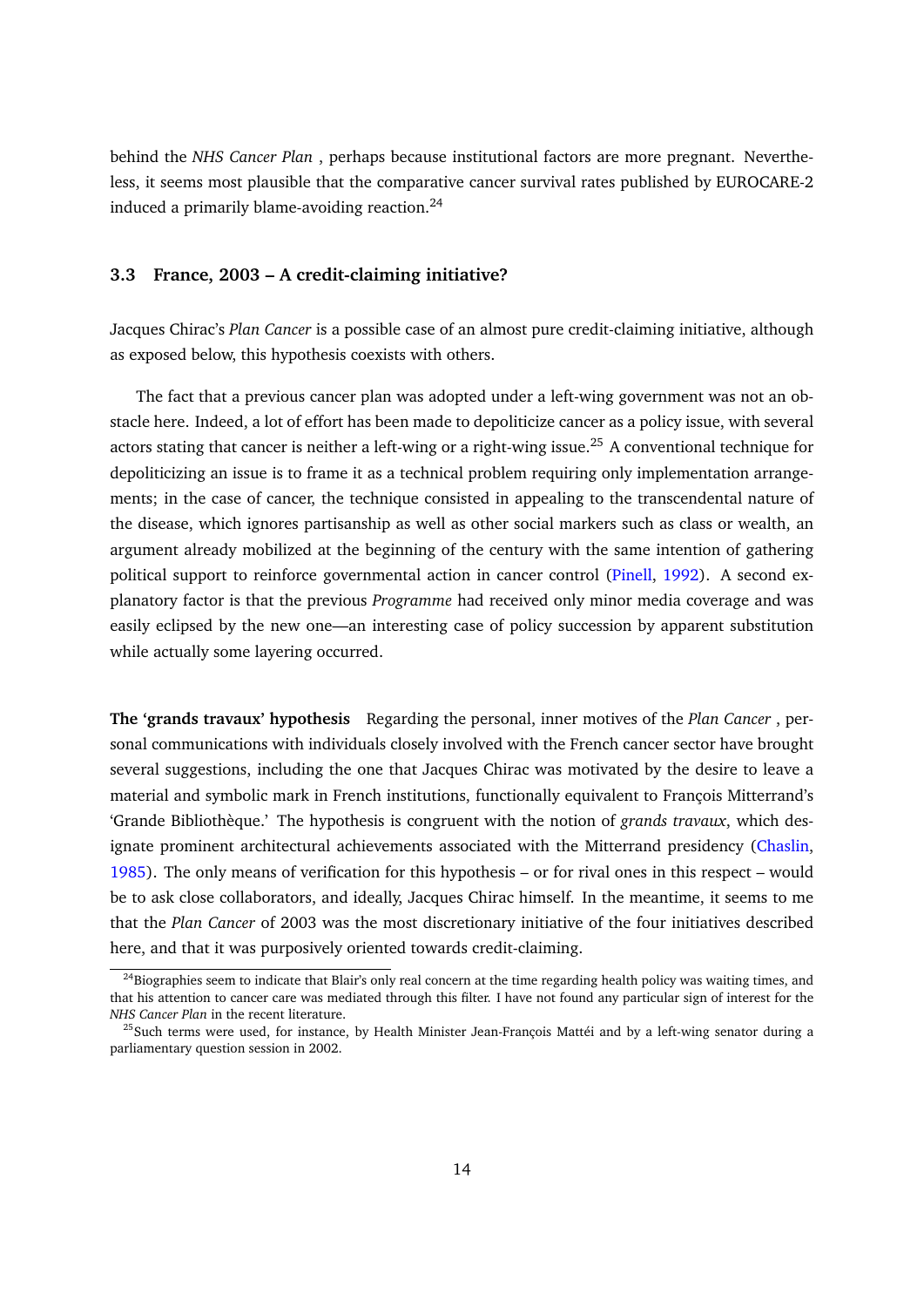**The 'political consensus' hypothesis** This interpretation complements another reading that emphasizes the political context in France at the time. Following the presidential election which had seen the extreme-right reach the second voting round, Jacques Chirac found himself in a complex situation. His election did not feature a clear victory over the Left in the second round; instead, his mandate had been obtained thanks to the cumulated vote of 82% of the voters from almost all positions on the political spectrum.<sup>26</sup> In this context, one may suggest that the three presidential priorities announced in his symbolic Bastille Day interview of July 14, 2002 – cancer control, road safety, and helping disabled people – were chosen in order to preserve this political consensus. It is indeed hard to imagine what kind of political opposition could have stemmed from a programmatic line that emphasized helping people stricken with a dread disease, avoiding the death of mainly young people in road traffic incidents, and paying some attention to the place of disabled people in society. Moreover, the three priorities resonate with the necessity for politicians to respond to public manifestations of suffering, which they might also capitalise on in later electoral campaigns.<sup>27</sup>

In the specific case of Jacques Chirac, it seems improbable that his selection of priorities ('grands chantiers' as he called them, again with some similarity to the 'grands travaux') was guided by the need for re-election. Cancer, road safety and assistance to the disabled were proposed *after* the election instead of featuring in the *promesses de campagne*, and the hypothesis that Jacques Chirac was hoping to run for a third presidential election is here borderline to ludicrous. Instead, it is highly probable that helping cancer patients, making roads safer and helping disabled people were given programmatic value because of the apparent consensus that would emerge from them. Additionally, it may have been thought by Chirac or his close advisors – possibly his social affairs council, Frédéric Salat-Barroux – that they would generate political dividends.

#### **3.4 Summary**

Figure [3](#page-16-0) brings a tentative categorisation of national cancer plans according to the history of their elevation onto the governmental agenda. As described earlier, two plans clearly originated in the demands of health movements claiming to represent patients (as well as carers in some cases), and exemplify what I have called 'patient bandwagoning.' At the opposite end of the spectrum, Chirac's *Plan Cancer* seems discretionary enough to be called a presidential initiative destined to generate political dividends in an intricate political context.<sup>28</sup> The *NHS Cancer Plan* is an intermediate case. Even though it did emerge of a decision at least partially motivated by its potential political divi-

 $^{26}$ At the exception of one extreme-left candidate, all but the two extreme-right candidates called to vote for Jacques Chirac.

 $27$ The argument is adapted from [Jennings](#page-18-12) [\(1999\)](#page-18-12).

<sup>28</sup>From what I have observed, the general sentiment about the *Plan Cancer* in France is that it has been 'a good thing,' although it is not the most famous of Chirac's initiatives. Among oncologists, there also seems to be a wide approval of the *Plan* as a whole. Finally, some close friends of Chirac have explicitly tried to generate symbolic dividends by boasting the merits of the Plan; see H. Cuq, *2002-2007. Des engagements tenus* ('Kept Promises'), February 2007.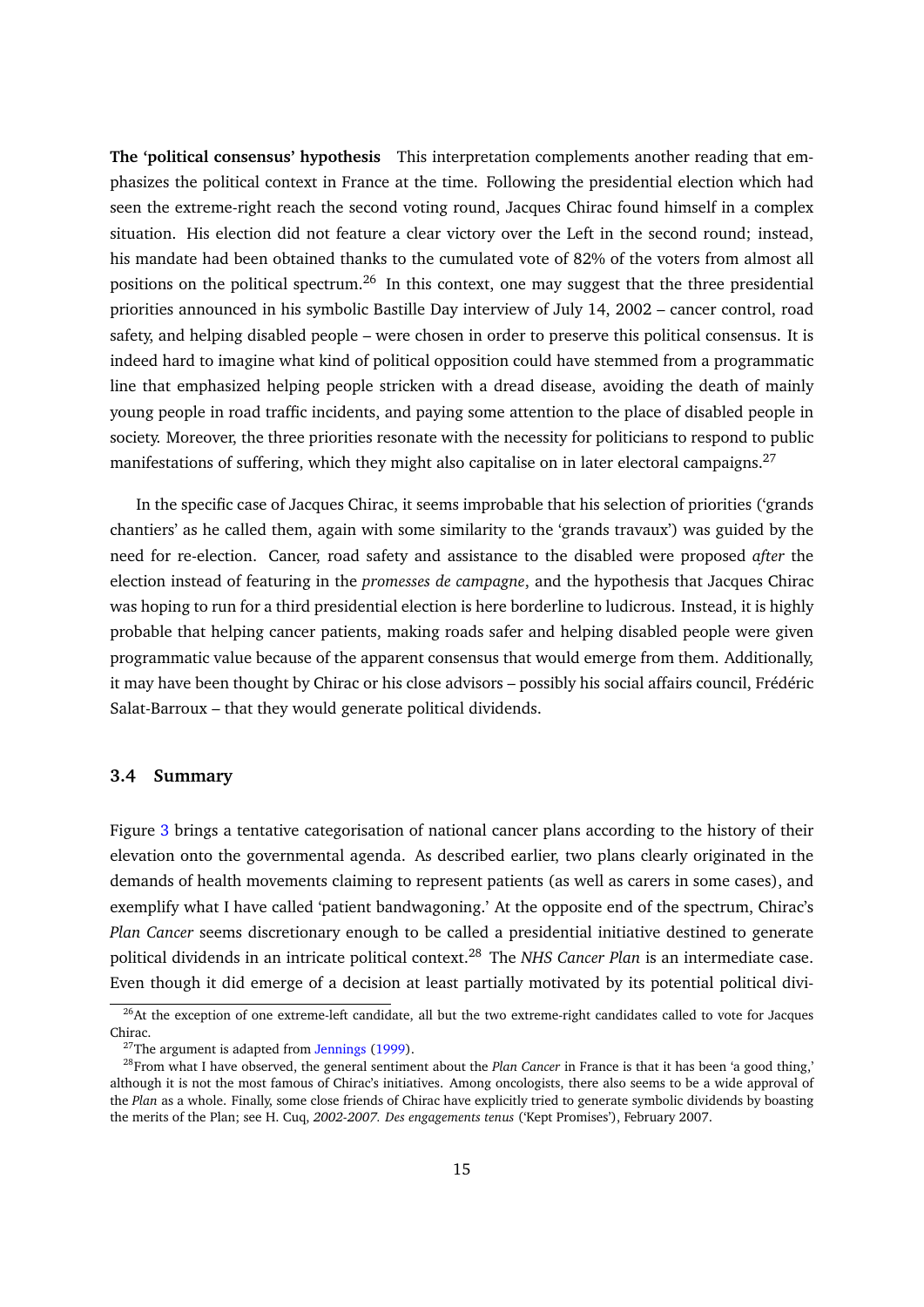

<span id="page-16-0"></span>Figure 3: Categorisation of national cancer plans along political interest patterns.

dends, its initiation was heavily constrained by the comparative cancer survival rates published by the EUROCARE-2 study.

This categorisation seems to indicate that Weaver was right to assume that blame avoidance is a more frequent strategy than credit claiming due to the 'negativity bias' of the electorate.<sup>29</sup>

<sup>&</sup>lt;sup>29</sup>Weaver's exact suggestion is that 'most officeholders. . . are not credit-claiming maximisers but blame minimizers and credit-claiming and 'good policy' satisficers' because 'voters are more sensitive to what has been done *to* them than to what has been done *for* them.' [\(Weaver,](#page-19-3) [1986,](#page-19-3) pp. 372-373).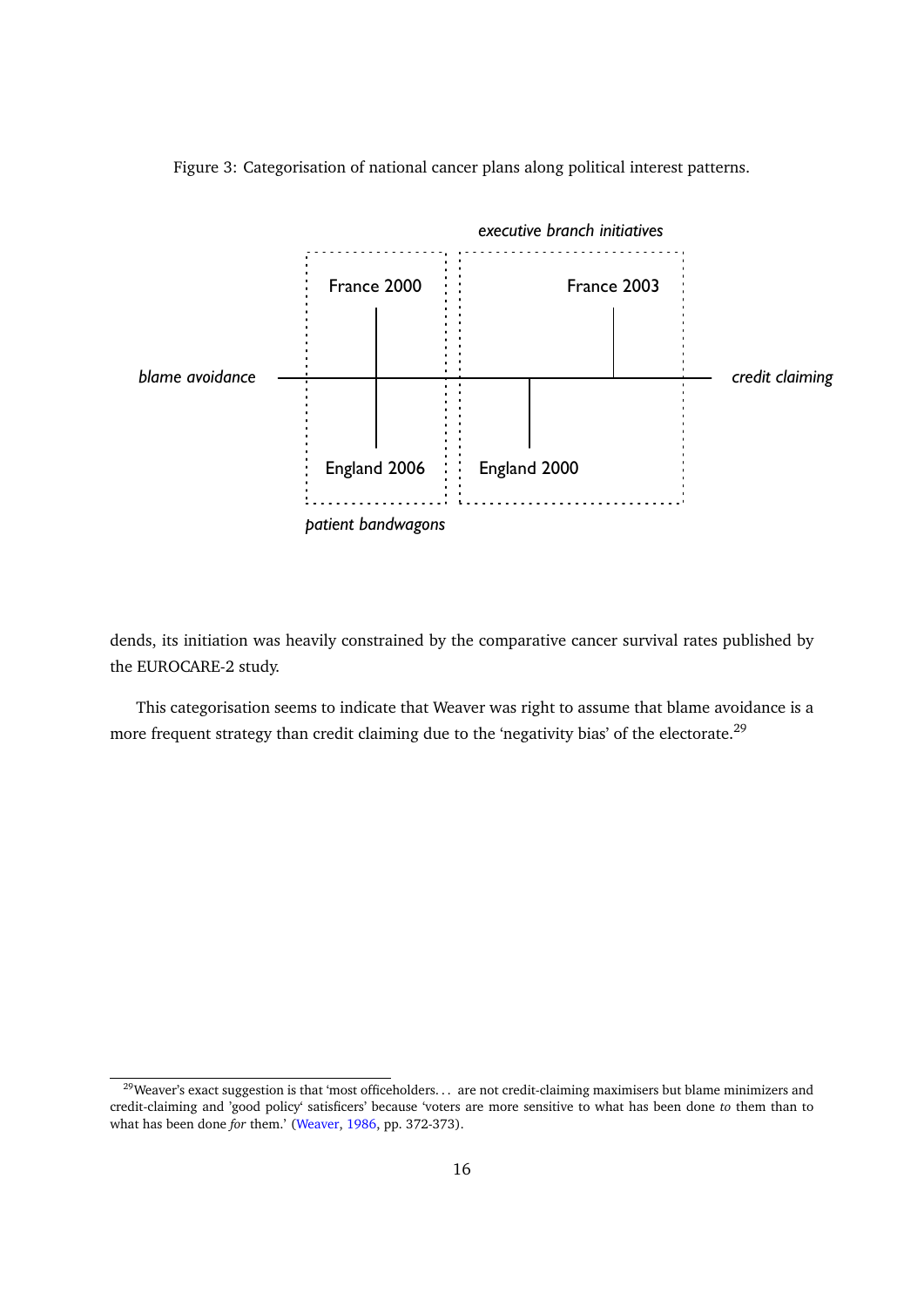## **4 Conclusion**

It is voluntarily that this paper has not attempted to strike a correct balance between various explanatory factors in order to maximise the explanatory leverage of its theoretical framework—as advertised, for instance, by [King et al.](#page-18-13) [\(1994\)](#page-18-13). Instead, its aim was to develop, as much as possible and at the risk of paying excessive attention to self-evident assumptions and ending up by making commonsensical claims – 'the solution is trivial,' as mathematicians say – the patterns of political interests to which high-level elected officials in the executive branches find themselves consciously exposed when they decided to elevate cancer control on the governmental agenda.

The preliminary research summarised in this paper tends to show that a political history of national cancer control programmes can effectively take stock of political interests. The simple theory of interest patterns exposed in Section [2](#page-7-1) established a link between office-keeping, blame avoidance and credit claiming, and three prominent characteristics of public policy: the costs of policy responses, the extent to which politicians commit to them, and the control of individual politicians over the response. This exercise in theorising how politicians might react to blameavoiding and credit-claiming opportunities may complement the literature on public opinion and its impact upon policy choices and electoral outcomes.

Further research may attempt to accentuate the distinctive traits of blame-avoidance within health policy by turning to the political implications of disease. Political psychologists and sociologists have underlined, among other factors, the role of emotions and 'displays of death' in framing health policy issues such as AIDS or breast cancer, as well as the mix between public and private affairs in the activist patient's life [Jennings](#page-18-12) [\(1999,](#page-18-12) p. 10). These factors are downplayed in the rather generic theory offered by this paper, which does not consider, for instance, the personal history of politicians with disease, or the common psycho-social reactions associated with cancer. Retrospectively, my primary aim was indeed to show how cancer control is a form of 'policy and politics as usual.' It is the case, however, that disease policy-making is both ubiquitous and somewhat distinct from other policy sectors. 'Most everyone has either suffered physical pain and loss through disease, expects to do so at some point, or is close to those who have.' [Jennings](#page-18-12) [\(1999,](#page-18-12) p. 6) On these grounds, further study on the political implications of cancer and other types of disease should be conducted as a collective effort rather than an isolated research stream.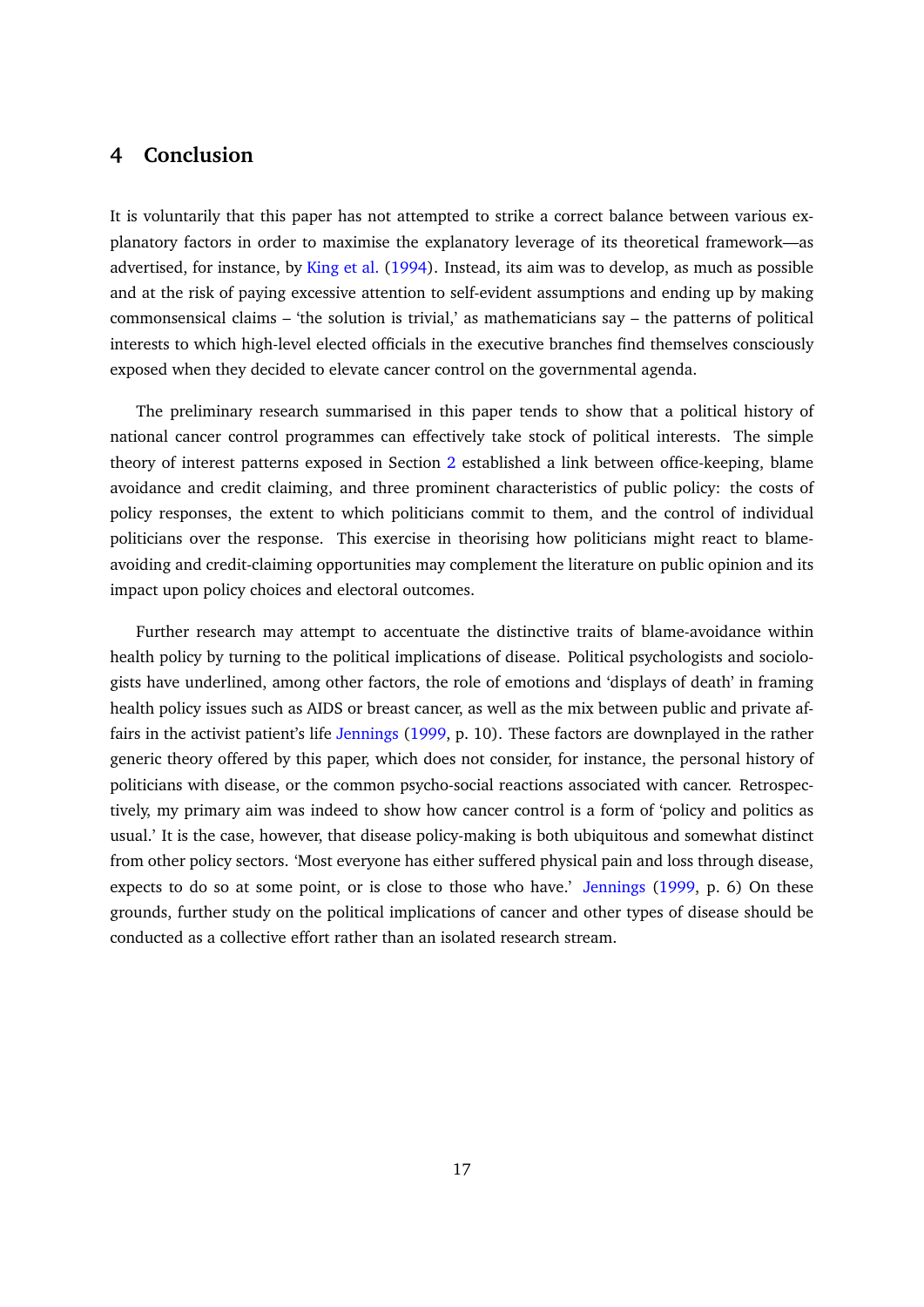## **References**

- <span id="page-18-8"></span>Baggott, R., Allsop, J. and Jones, K. (2004). *Speaking for Patients and Carers*. London: Palgrave Macmillan.
- <span id="page-18-7"></span>Castel, P. (2002). Normaliser les pratiques, organiser les médecins. La qualité comme stratégie de changement : le cas des Centres de Lutte Contre le Cancer. Ph.D. thesis, Institut d'Études Politiques de Paris, Paris.
- <span id="page-18-11"></span>Chaslin, F. (1985). *Les Paris de François Mitterrand: histoire des grands projets architecturaux*. Paris: Gallimard.
- <span id="page-18-1"></span>Clasen, J. and Clegg, D. (2003). Unemployment protection and labour market reform in france and great britain in the 1990s: Solidarity versus activation? *Journal of Social Policy* 32: 361–381.
- <span id="page-18-10"></span>Coebergh, J., Sant, M., Berrino, F. and Verdecchia, A. (1998). Survival of adult cancer patients in europe diagnosed from 1978-1989: the eurocare ii study. *European Journal of Cancer* 34: 2137– 2278.
- <span id="page-18-2"></span>Eckstein, H. (1960). *Pressure Group Politics: The Case of the British Medical Association*. London: Allen and Unwin.
- <span id="page-18-4"></span>Geddes, B. (1994). *Politician's Dilemma. Building State Capacity in Latin America*. Berkeley: University of California Press.
- <span id="page-18-6"></span>Heidegger, M. (1962). *Being and Time*. New York: Harper & Row.
- <span id="page-18-12"></span>Jennings, M. K. (1999). Political responses to pain and loss. *American Political Science Review* 93: 1–13.
- <span id="page-18-13"></span>King, G., Keohane, R. O. and Verba, S. (1994). *Designing Social Inquiry*. Princeton: Princeton University Press.
- <span id="page-18-0"></span>Klein, R. and Marmor, T. R. (2006). Reflections on policy analysis: Putting it together again. In Moran, M., Rein, M. and Goodin, R. E. (eds), *The Oxford Handbook of Public Policy*. Oxford University Press, 890–910.
- <span id="page-18-5"></span>Lau, R. R. and Schlesinger, M. (2005). Policy frames, metaphorical reasoning, and support for public policies. *Political Psychology* 26: 77–114.
- <span id="page-18-9"></span>McIntyre, P. (2004). Britain's cancer czar. *Cancer World* : 59–64.
- <span id="page-18-3"></span>Navarro, V. (1978). *Class Struggle, the State and Medicine. An Analysis of the Medical Sector in Great Britain*. London: Martin Robertson.